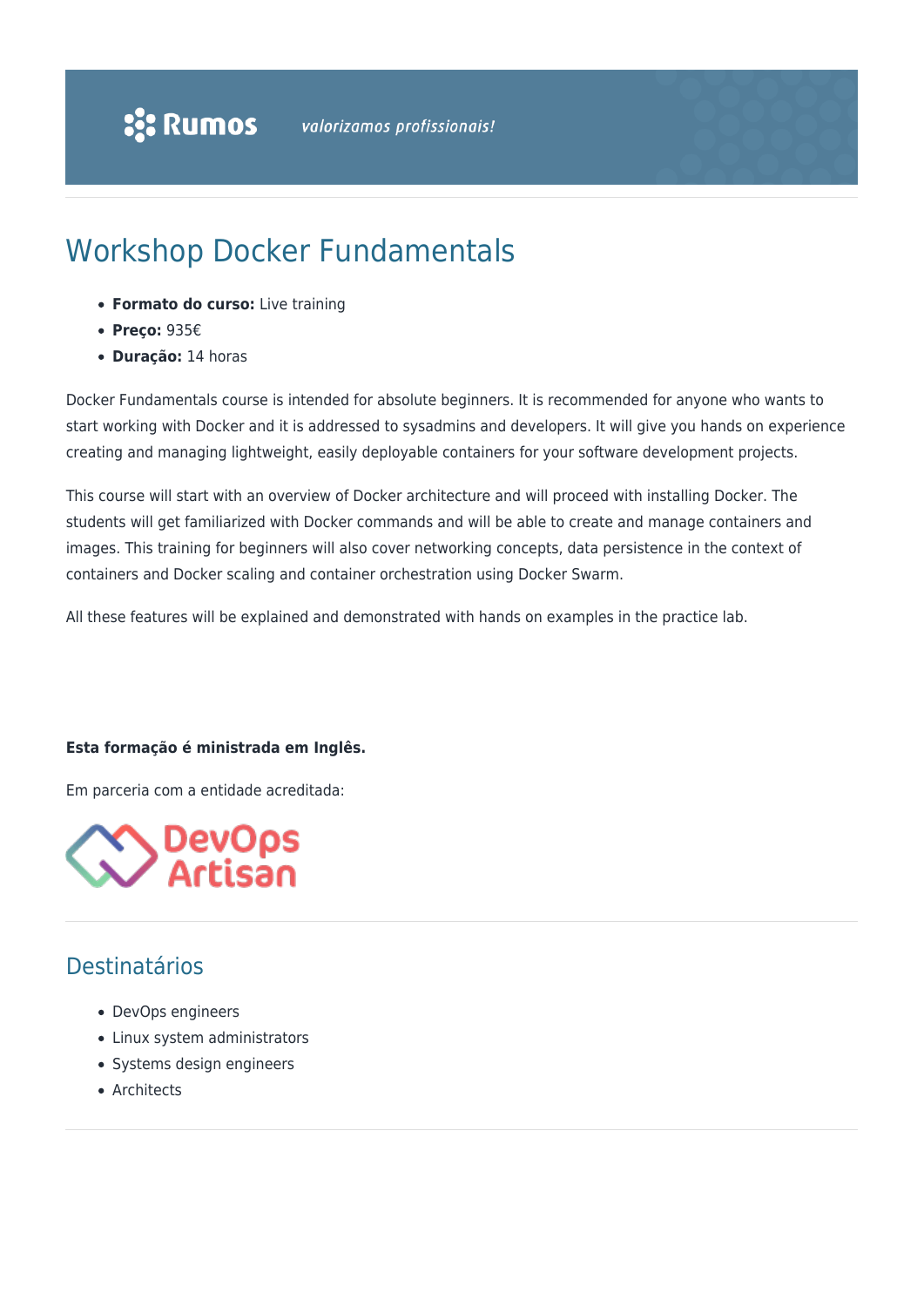# Pré-requisitos

- Understanding of general OS structure and internals
- Familiarity with the Linux command-line

### Programa

#### **Docker History**

- Age of Virtualization
- Why Containers?
- Docker History

#### **VMs vs Containers. Docker Architecture. Namespaces, cgroups.**

- Containerization
- OS Components (Namespaces, Control Groups)
- Docker Engine
- What about Windows?
- Windows Container Types
- Containers vs VMs?

#### **Installing Docker**

- Docker Versions
- Docker Update Channels
- Installing Docker on Linux with steps
- Installing Docker on Windows with steps

Hands-on Lab: Installing Docker on your node

#### **Docker Images. Image Registries. Repositories and Tags.**

- Docker Images
- Image Contents
- Image Layers
- Multiple architectures support
- Image registry
- Image security
- Repositories
- Best practices using images

Hands-on Lab: Docker Images. Image Registries

#### **Docker Commands**

• Linux Command structure